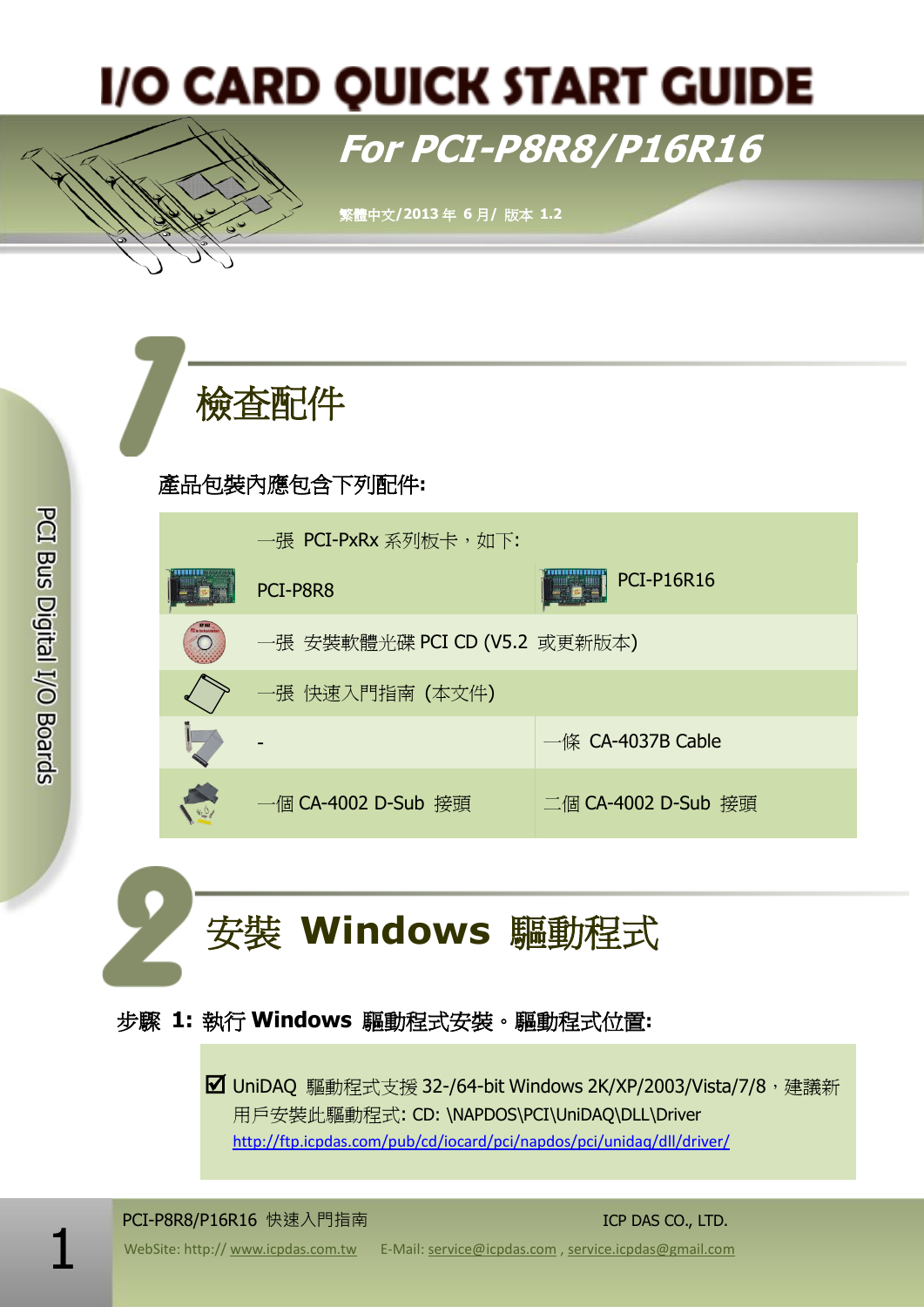- PCI-P16R16 系列驅動程式支援 Windows 98/NT/2K 及 32-bit XP/ 2003/ Vista/7/8,建議已安裝使用過 PCI-P16R16 系列卡的原用戶使用此驅動程 式,請參考至: [http://ftp.icpdas.com/pub/cd/iocard/pci/napdos/pci/pci-p16r16/manual/quicks](http://ftp.icpdas.com/pub/cd/iocard/pci/napdos/pci/pci-p16r16/manual/quickstart/classic/) [tart/classic/](http://ftp.icpdas.com/pub/cd/iocard/pci/napdos/pci/pci-p16r16/manual/quickstart/classic/)
- 步驟 **2:** 單擊 **"Next>"** 按鈕並開始安裝。
- 步驟 **3:** 檢查您的板卡及系統是否在支援內,並單擊 **"Next>"** 按鈕。
- 步驟 **4:** 選擇安裝目錄,預設為 **C:\ICPDAS\UniDAQ**,確認後單擊 **"Next>"** 按鈕。
- 步驟 **5:** 在列表內勾選您所需要的安裝驅動程式的板卡,勾選完後單擊 **"Next>"** 按鈕。
- 步驟 **6:** 單擊在 **Select Additional Tasks** 視窗上的 **"Next>"** 按鈕。
- 步驟 **7:** 單擊在 **Download Information** 視窗上的 **"Next>"** 按鈕。
- 步驟 **8:** 選擇 **"No, I will restart my computer later"** 並且按 **"Finish"** 按鈕,完成安裝。

更詳細的驅動程式安裝說明,請參考至 **UniDAQ SDK** 使用手冊中的第 **2.1** 章節 **"**取得 **UniDAQ** 驅動函式庫安裝程式**"**。

安裝硬體裝置

- 步驟 **1:** 關掉電腦電源。
- 步驟 **2:** 打開電腦機殼。
- 步驟 **3:** 選擇未使用的 **PCI** 插槽,並移除保護裝置。
- 步驟 **4:** 小心插入 **I/O** 板卡至 **PCI** 插槽,並以螺絲固定住。
- 步驟 **5:** 裝回電腦機殼。
- 步驟 **6:** 啟動電腦電源。

進入 **Windows** 後,請依照提示訊息完成即插即用驅動安裝 。

PCI-P8R8/P16R16 快速入門指南 ICP DAS CO., LTD.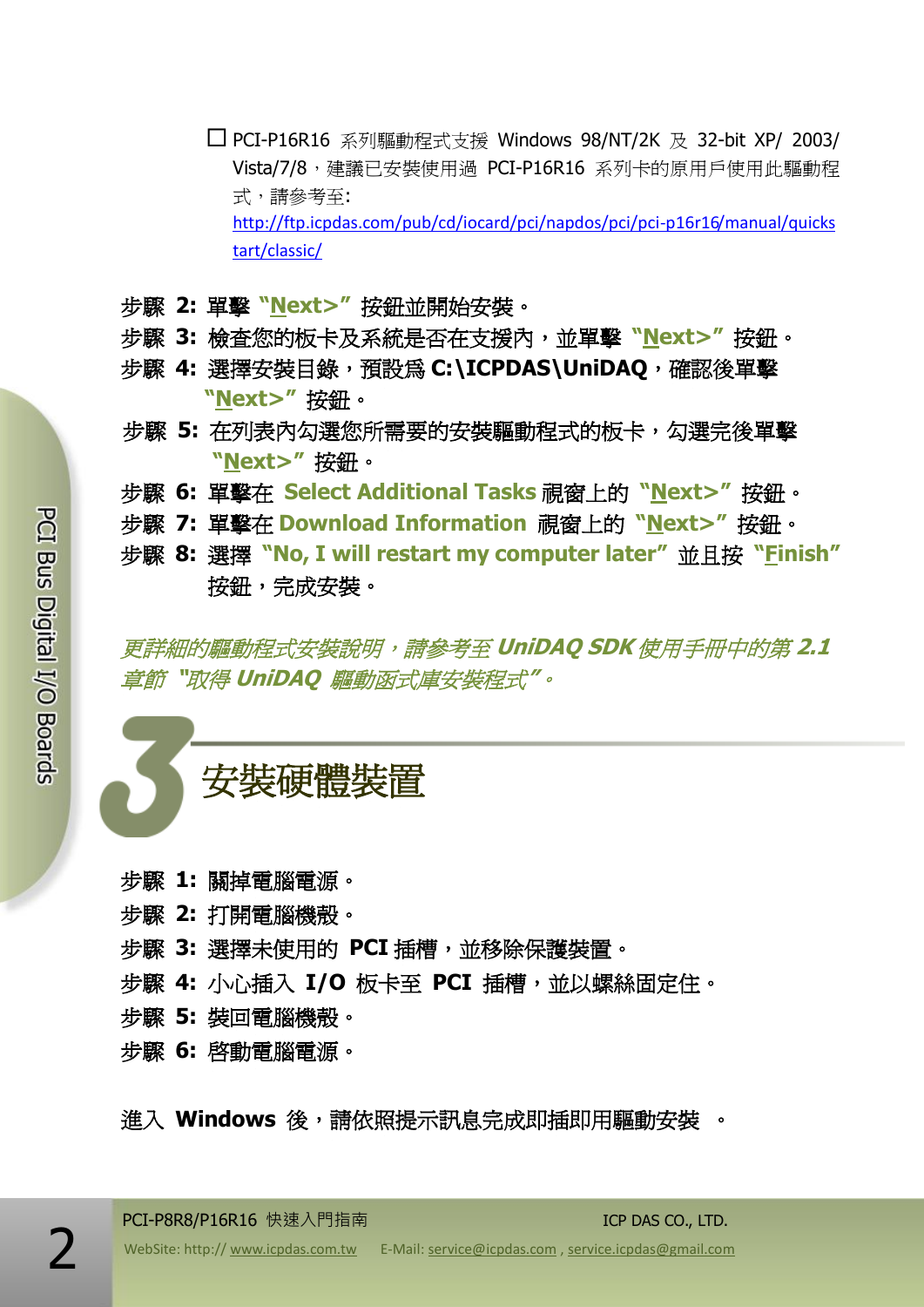腳位定義

4

| Pin<br>Assign-<br>ment                                                                                                                                                           | Pin<br>Assign-<br>ment                                           | Terminal No.                     |  |                            | Pin<br>Assign-<br>ment                                                 | Pin<br>Assign-<br>ment                                                  | Pin<br>Assign-<br>ment                                                                             | Terminal No.                                                                                                  |                                                                                                                                          |                                              | Pin<br>Assign-<br>ment                                                                     |
|----------------------------------------------------------------------------------------------------------------------------------------------------------------------------------|------------------------------------------------------------------|----------------------------------|--|----------------------------|------------------------------------------------------------------------|-------------------------------------------------------------------------|----------------------------------------------------------------------------------------------------|---------------------------------------------------------------------------------------------------------------|------------------------------------------------------------------------------------------------------------------------------------------|----------------------------------------------|--------------------------------------------------------------------------------------------|
| CON <sub>2</sub><br>$NO_8$<br>COM_8<br>$NC_8$<br>$NO_9$<br>COM_9<br>$NC_9$                                                                                                       | CON1<br>$NO_0$<br>COM_0<br>$NC_0$<br>$NO_1$<br>$COM_1$<br>$NC_1$ | 01<br>02<br>03<br>04<br>05<br>06 |  | 20<br>21<br>22<br>23<br>24 | CON1<br>$NO-3$<br>COM_3<br>NC <sub>3</sub><br>NO <sub>4</sub><br>COM 4 | CON <sub>2</sub><br>$NO_11$<br>$COM_11$<br>$NC_11$<br>NO_12<br>$COM_12$ | NO <sub>8</sub><br>COM_8<br>$NC_8$<br><b>NO_9</b><br>COM <sub>9</sub><br>$NC_9$<br>NO_10<br>COM_10 | 01<br>03<br>05<br>07<br>09<br>11<br>13<br>15                                                                  | $\circ$<br>$\circ$<br>O<br>$\circ$<br>O<br>$\circ$<br>O<br>$\circ$<br>$\circ$<br>$\circ$<br>O<br>$\circ$<br>O<br>$\circ$<br>O<br>$\circ$ | 02<br>04<br>06<br>08<br>10<br>12<br>14<br>16 | $NO_11$<br>$COM_11$<br>$NC_11$<br>NO_12<br>$COM_12$<br>$NO_13$<br>$COM_13$<br><b>NO_14</b> |
| $NO_10$<br>$COM_10$<br>$NC_10$<br>NO_15                                                                                                                                          | $NO_2$<br>COM_2<br>$NC_2$<br>$NO-7$                              | 07<br>08<br>09<br>10             |  | 25<br>26<br>27<br>28       | <b>NO_5</b><br>COM_5<br>$NO_6$<br>COM_6                                | $NO_13$<br>$COM_13$<br><b>NO_14</b><br>$COM_14$                         | <b>NC_10</b><br>NO_15<br><b>COM_15</b><br>DIA <sub>8</sub><br>DIA_9                                | 17<br>19<br>21<br>23<br>25                                                                                    | O<br>$\circ$<br>O<br>O<br>ΡO<br>O<br>O<br>$\circ$<br>$\circ$<br>$\circ$                                                                  | 18<br>20<br>22<br>24<br>26                   | COM_14<br><b>GND</b><br>DIB_8<br>DIB <sub>9</sub><br>DIB_10                                |
| COM_15<br>$DIA_0$<br>$DIA_1$<br>$DIA_2$<br>$DIA_3$                                                                                                                               | COM_7<br>$DIA_0$<br>$DIA_1$<br>$DIA_2$<br>DIA_3                  | 11<br>12<br>13<br>14<br>15       |  | 29<br>30<br>31<br>32<br>33 | <b>GND</b><br>$DIB_0$<br>DIB <sub>1</sub><br>$DIB_2$<br>$DIB_3$        | <b>GND</b><br>$DIB_8$<br>$DIB_9$<br>DIB_10<br>$DIB_11$<br>DIB_12        | DIA_10<br>DIA_11<br>DIA_12<br>DIA_13<br>DIA_14                                                     | 27<br>29<br>31<br>33<br>35                                                                                    | $\circ$<br>$\circ$<br>O<br>$\circ$<br>O<br>$\circ$<br>O<br>$\circ$<br>$\circ$<br>$\circ$                                                 | 28<br>30<br>32<br>34<br>36                   | $DIB_11$<br>DIB_12<br>DIB_13<br>DIB_14<br>DIB_15                                           |
| $DIA_4$<br>$DIA_5$<br>DIA_6<br>$DIA_7$                                                                                                                                           | $DIA_4$<br>$DIA_5$<br>DIA_6<br>DIA_7                             | 16<br>17<br>18<br>19             |  | 34<br>35<br>36<br>37       | $DIB_4$<br>$DIB_5$<br>DIB_6<br>$DIB_7$                                 | $DIB_13$<br>DIB_14<br>DIB_15                                            | DIA_15<br>N/A                                                                                      | 38<br>N/A<br>37<br>O<br>$\circ$<br>39<br>40<br>N/A<br>O<br>O<br>CON2 (40-pin box header)<br>(PCI-P16R16 only) |                                                                                                                                          |                                              |                                                                                            |
| CON1 (Female DB-37)                                                                                                                                                              |                                                                  |                                  |  |                            |                                                                        |                                                                         | 轉接 Cable (CA-4037B):                                                                               |                                                                                                               |                                                                                                                                          |                                              |                                                                                            |
| 注意:<br>DB-40-Pin 轉換為 DB-37-Pin<br>NO: Normal Open<br><b>COM: Common</b><br><b>NC: Normal Close</b><br><b>DIA:</b> Digital Input (Point A)<br><b>DIB:</b> Digital Input (Point B) |                                                                  |                                  |  |                            |                                                                        |                                                                         |                                                                                                    |                                                                                                               |                                                                                                                                          |                                              |                                                                                            |

PCI-P8R8/P16R16 快速入門指南 ICP DAS CO., LTD.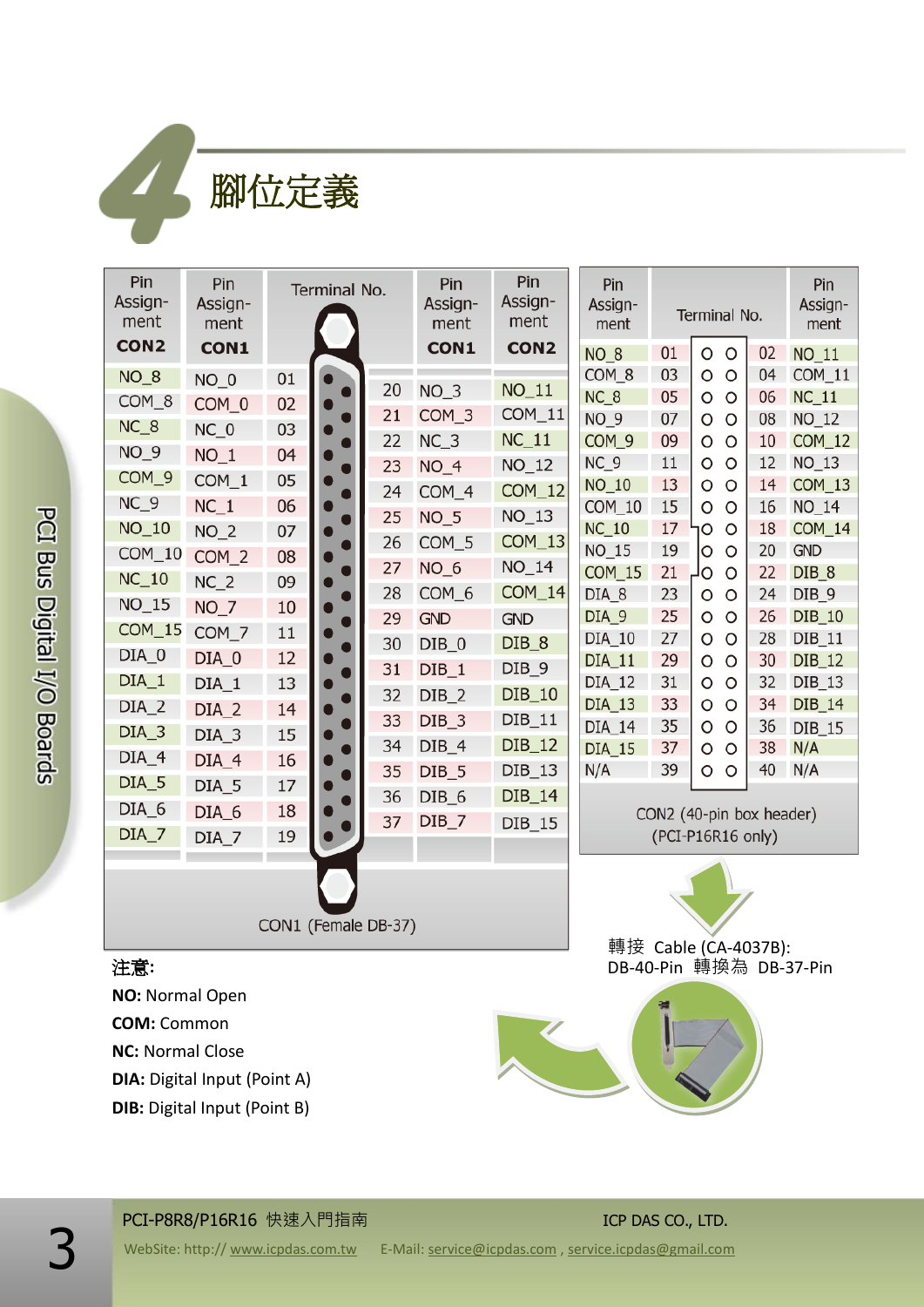

### 準備項目**:**

- Ø DN-37 (選購品)配線端子板。
- **☑** 外部供電設備。例如: DP-665 (選購品)

## ■ 自我測試接線,如下:

#### **1.** 將 **DN-37** 連接至板卡的 **CON1** 。

- **2.** 將 NO(0-7) 連接至 DIA(0-7)。 (Pin1/4/7/20/23/25/27/10 連接至 Pin12/13/14/15/16/17/18/19)
- **3.** 外部供電 (+24 V) 連接至 COM0…COM7 (Pin2/5/8/21/24/26/28/11)。
- **4.** 外部供電 GND 連接至 GND (Pin29)。 外部供電 GND 連接至 DIB0...DIB7 (Pin30/31/32/33/34/35/36/37)。



#### PCI-P8R8/P16R16 快速入門指南 ICP DAS CO., LTD.

PCI Bus Digital I/O Boards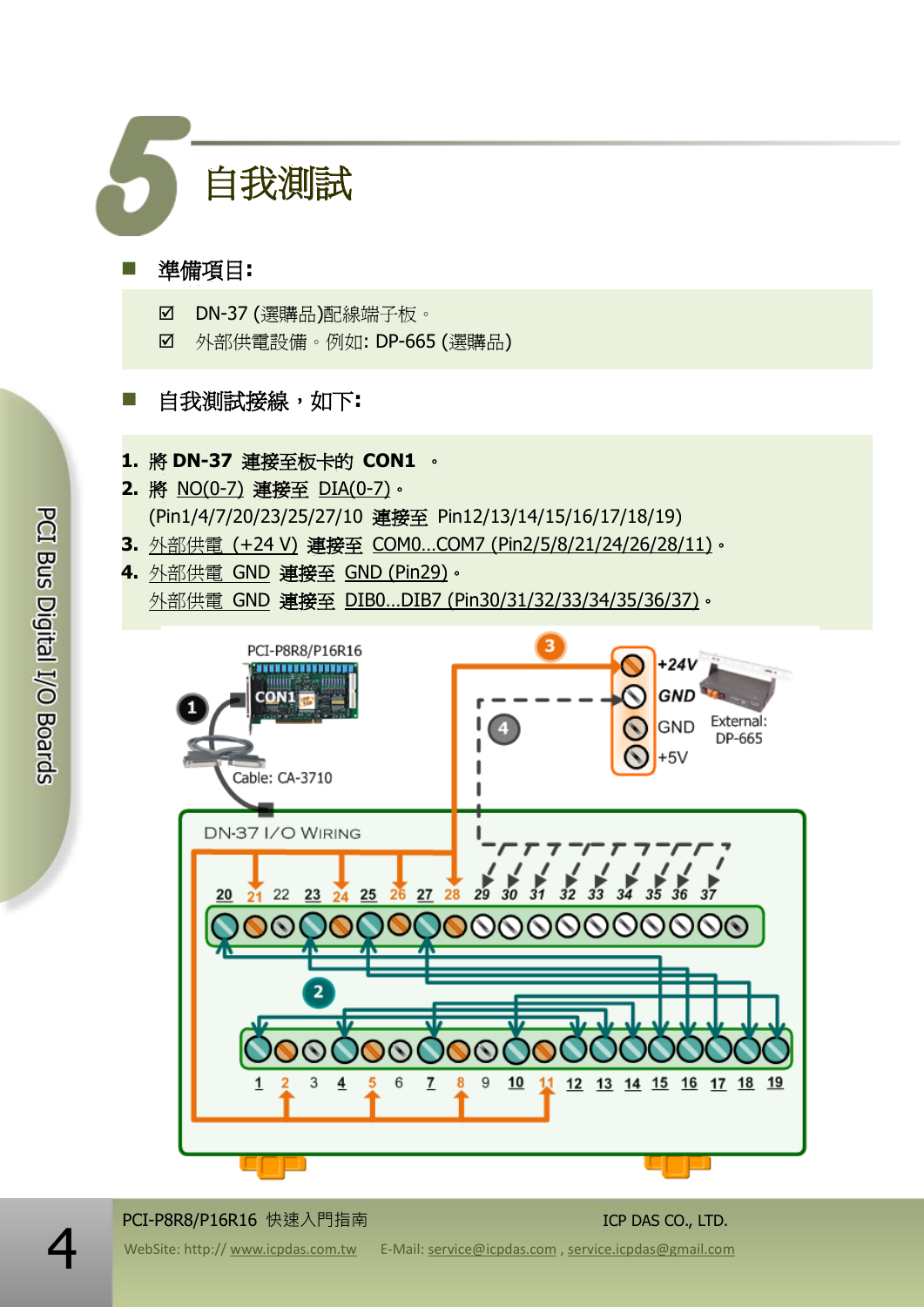#### **4.** 執行 **UniDAQ Utility** 程式。 **WE ICP DAS UniDAQ DAQ Card Utility**  $\Box$ dix 當 UniDAQ 驅動程式安裝完成後,此測試 程式 (UniDAQ Utility) 將被放置在預設路 徑下。 UniDAQ Utility.exe 預設路徑: 按下此按 C:\ICPDAS\UniDAQ\Driver\ 鈕,開始測試 3 雙擊 (1 ß 0 PCI-P16R16 **TEST UniDAQUtility**  $\overline{\mathcal{L}}$ 確認一張 PCI-P8R8/ ß PCI-P16R16 板卡成功安裝 至電腦上 **ABOUT** EXIT



#### **5. DIO** 功能測試結果。

# PCI-P8R8/P16R16 快速入門指南 ICP DAS CO., LTD.